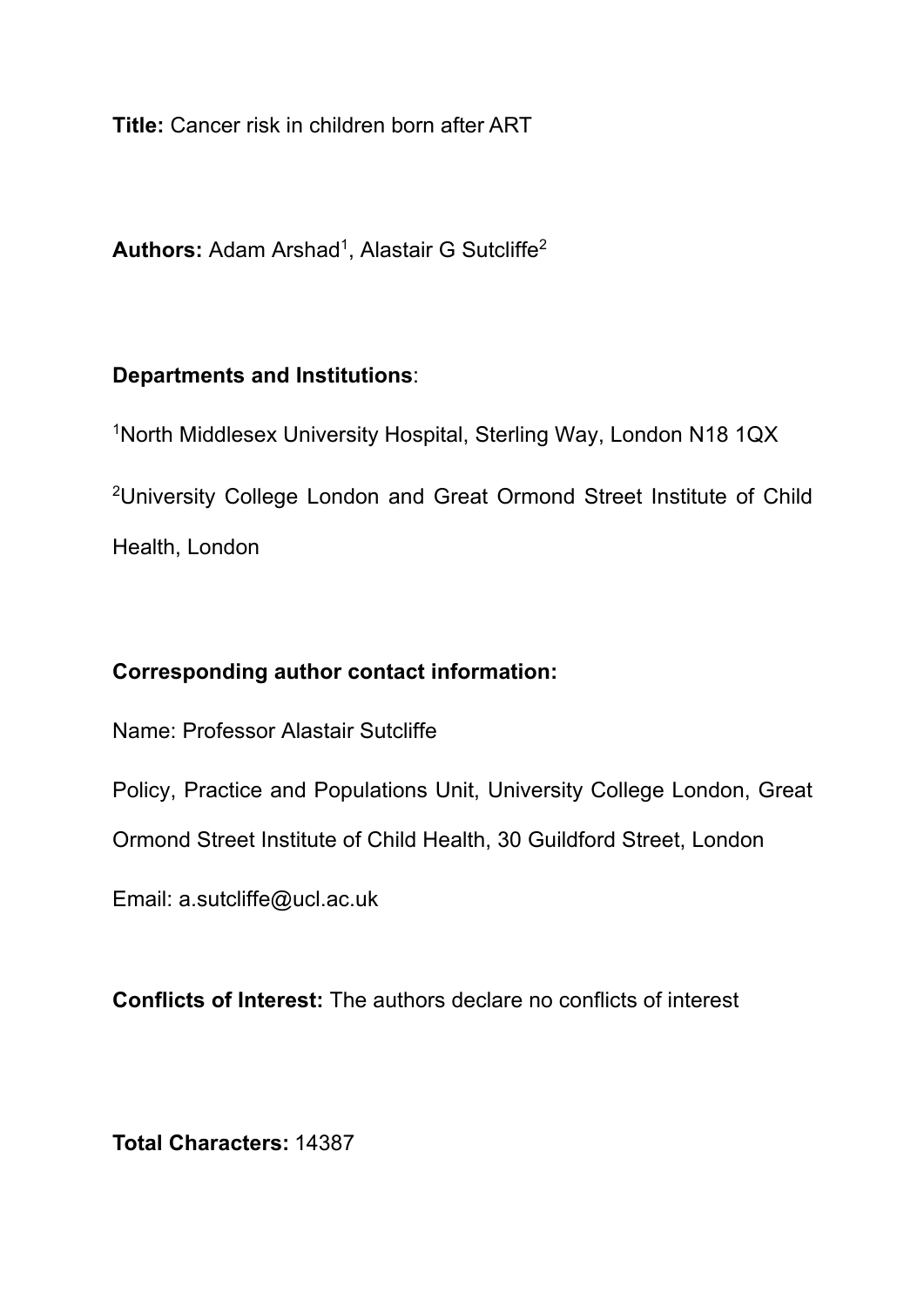# **English Key Words**

- Childhood Cancer
- ART
- Donor Treatment
- Epidemiology
- Pregnancy

## **German Key Words**

To request the journal for the translation.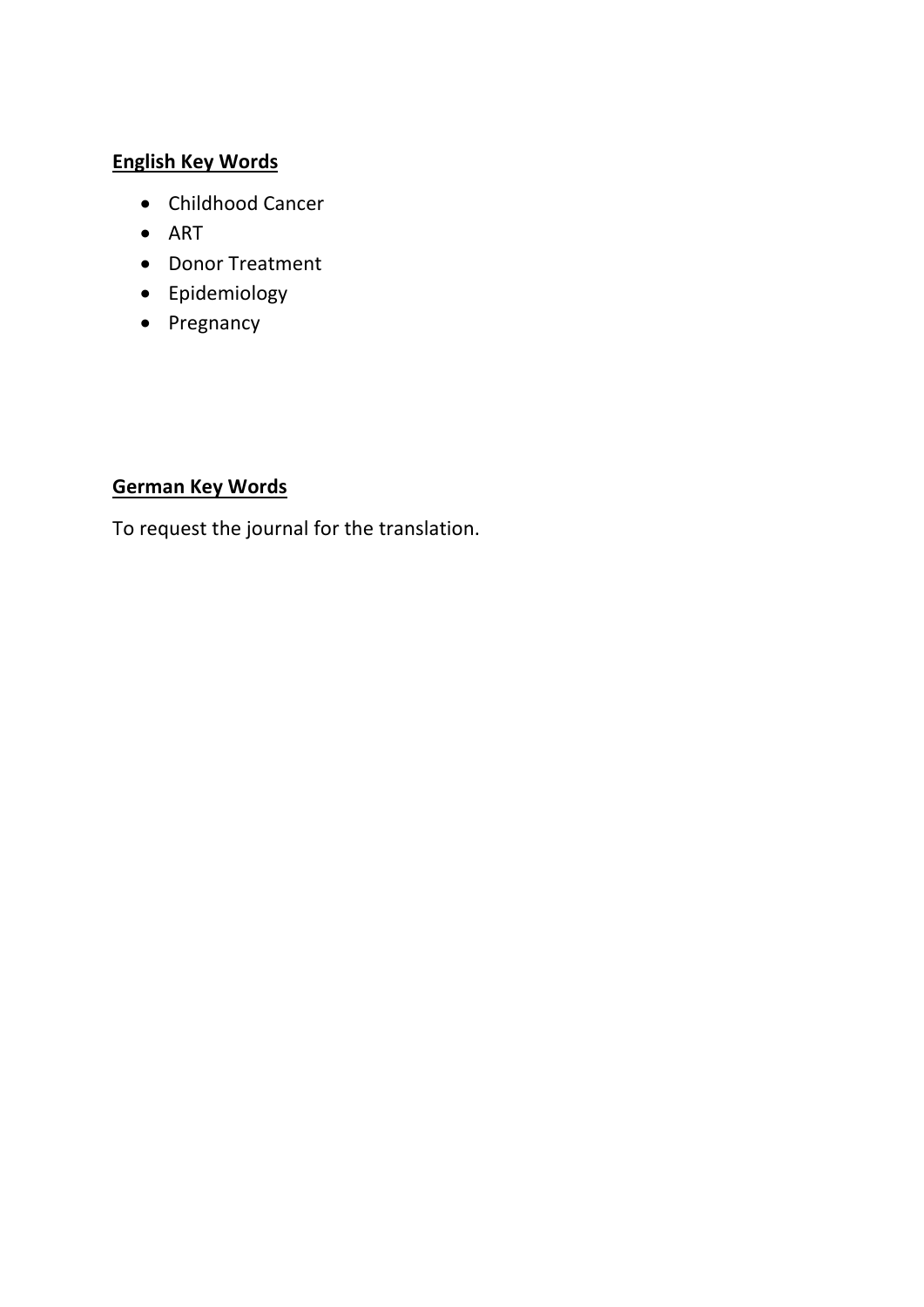# **English Abstract**

The influence of Assisted Reproductive Technologies (ART) on the risk of childhood cancer is poorly understood. We sought to summarise the current literature as to the risk of cancer in children born from ART. Overall, we identified that the current evidence is divergent, with the results of several cohort studies and meta-analyses on this subject ranging from there being no risk or to there being an increased risk from being conceived by ART. Further large-scale cohort studies to determine the influence of ART on cancer risk are required. If a valid risk is present, experimental studies are necessary to determine whether this risk is associated with the use of fertility drugs or is due to the parental infertility.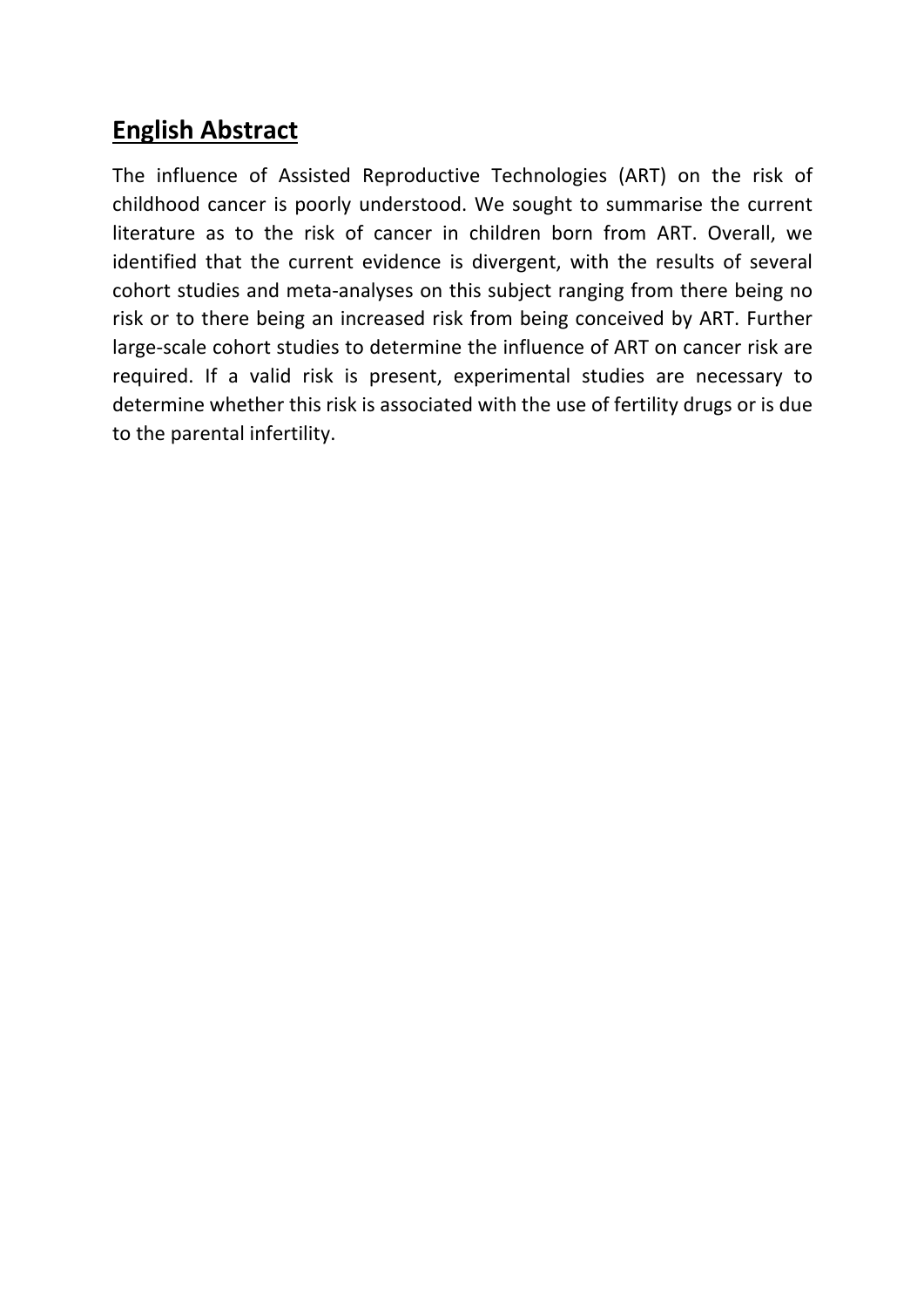# **German Abstract**

To request the journal for the translation.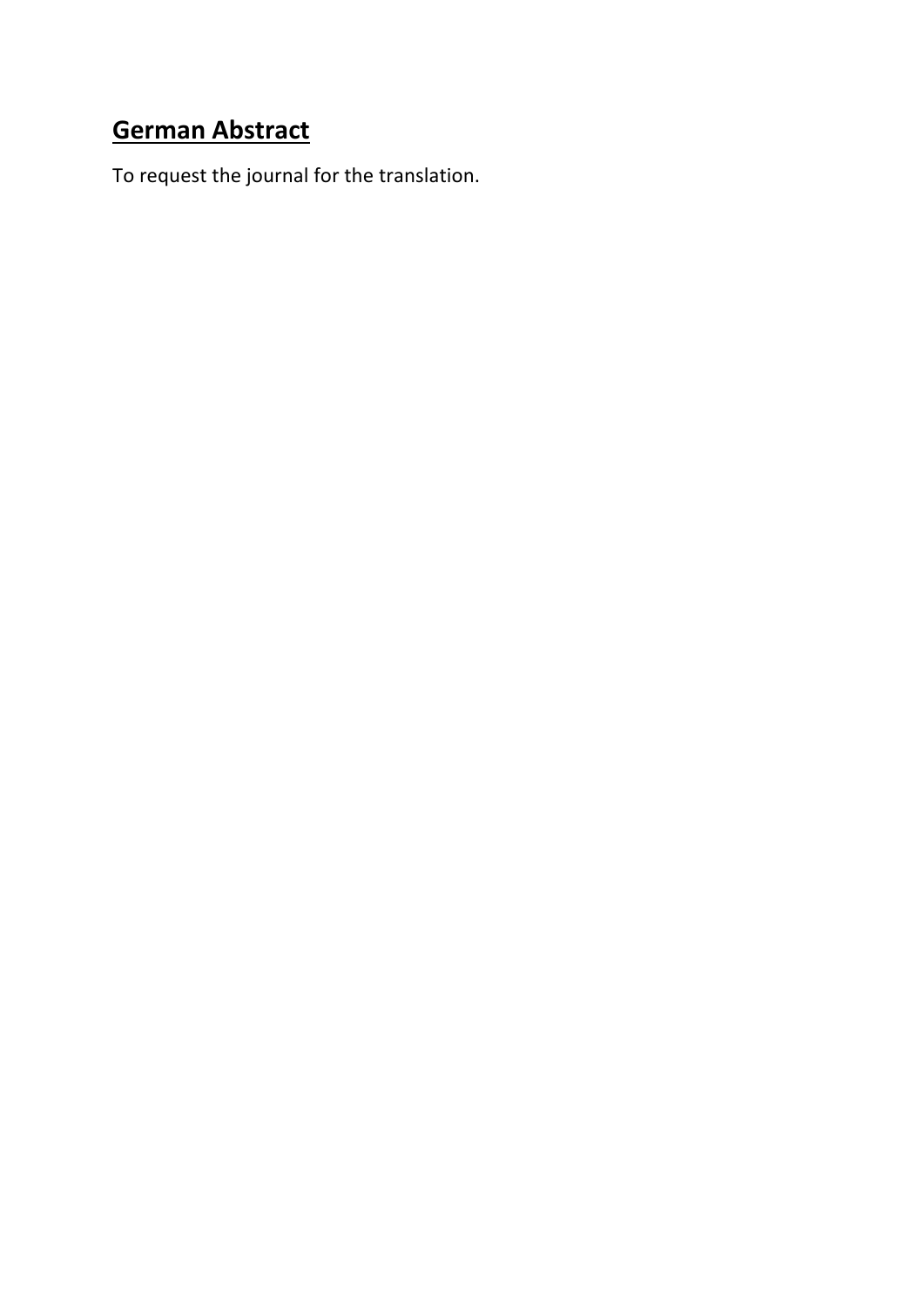#### **Introduction**

Since 1978 more than 8 million children worldwide have been born via Assisted Reproductive Technology (ART), with the use of ART increasing by 2.5% per year in the UK (1). It has been well established that children conceived via ART are at risk of adverse perinatal outcomes, including an increased risk of preterm birth, low birth weight and congenital defects (2, 3). However, the association between ART and cancer risk in children is less clear. The results from the contemporaneous literature range from there being an increased cancer risk, to there being no risk or to even a protective effect from receiving ART (4, 5). This article overviews the current literature as to the risk of childhood cancer after ART.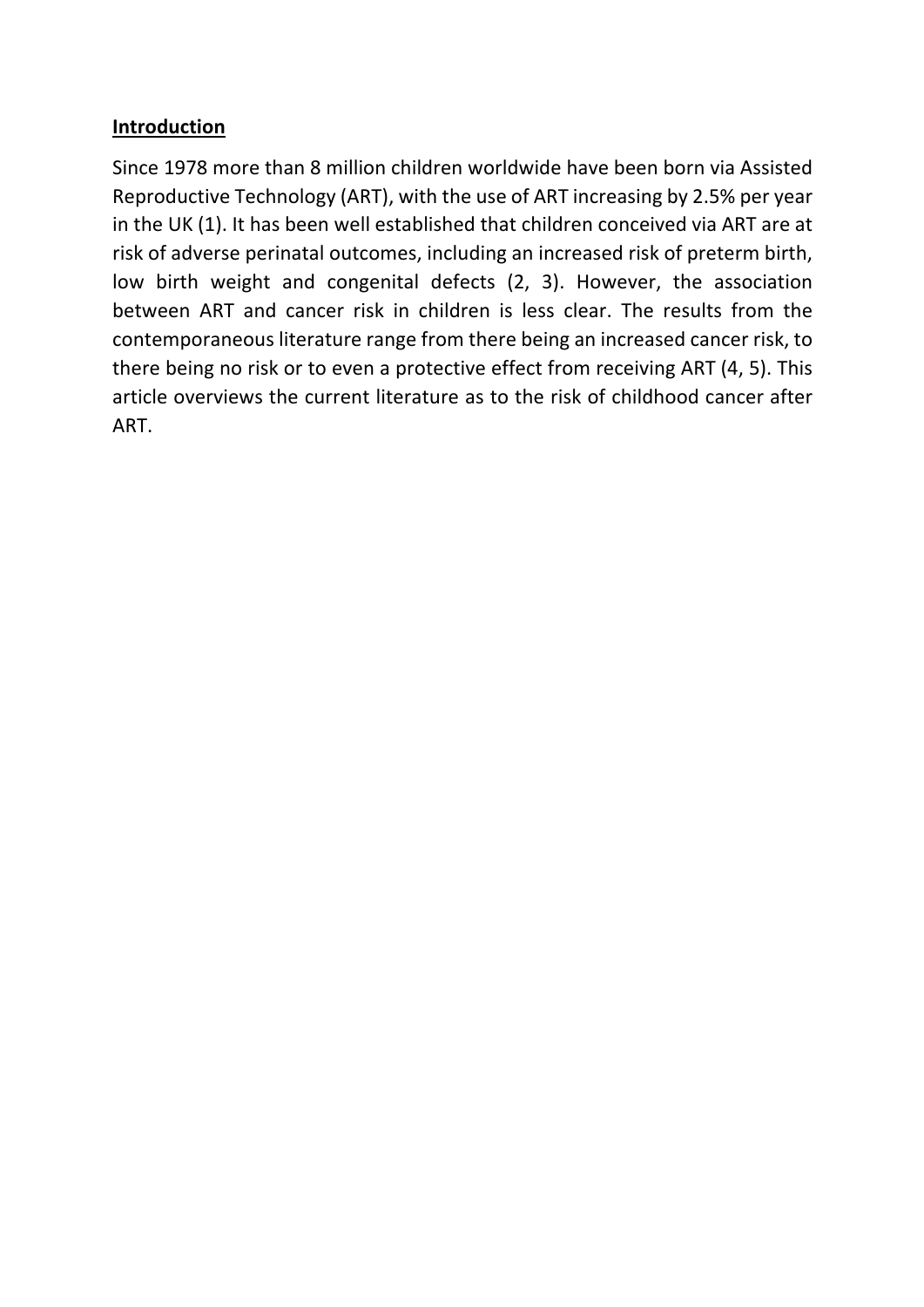# **Pathophysiology**

The aetiology of childhood cancers is complex. It has been suggested that fertility treatments may increase the risk of their occurrence in children. This could be mediated by epigenetic changes caused by the fertility drugs, the ART process or both. Alternatively, these genetic changes that increase the risk of childhood cancer may be pre-existent within the gametes of the infertile partner/partners.

## **Epigenetic Changes Secondary to Fertility Drugs**

It is considered that childhood cancer pathways may start in early foetal development, where exposure to fertility treatments leads to epigenetic changes in the gametes or embryo. Exposure to fertility medications occurs at each phase of the ART procedure, including during stimulation of the follicles, the process of oocyte retrieval, the culture of the embryo's, cryopreservation and during embryo transfer.

Evidence to support this hypothesis comes from studies that have assessed genetic imprinting. Imprinting is an epigenetic form of gene regulation that regulates the expression of certain genes depending on their parental origin (6). Aberrant functioning of these imprinting genes is associated with an increased risk of both childhood (retinoblastoma, neuroblastoma and acute myeloid leukaemia) and adult cancers (breast, bladder and cervical cancer) (7).

The development and maintenance of imprinting genes occurs during gametogenesis and embryogenesis. However, environmental and physical stressors can cause abnormalities in these genes (8). Fertility treatments may act as a chemical stressor, with the medications influencing either their formation or function.

There is a paucity of evidence exploring the influence of fertility treatments on the imprinting genes in humans. However, there is better evidence in animal studies. Observational studies have noted that children born after the use of frozen embryo transfer have a higher risk of being large for gestational age (9). It is probable that epigenetic changes secondary to the cryopreservation process result in this occurrence. Furthermore, studies have reported an altered gene expression profile in the placenta, embryo's and cord blood of singletons conceived by ART compared to naturally conceived children (10, 11). In addition,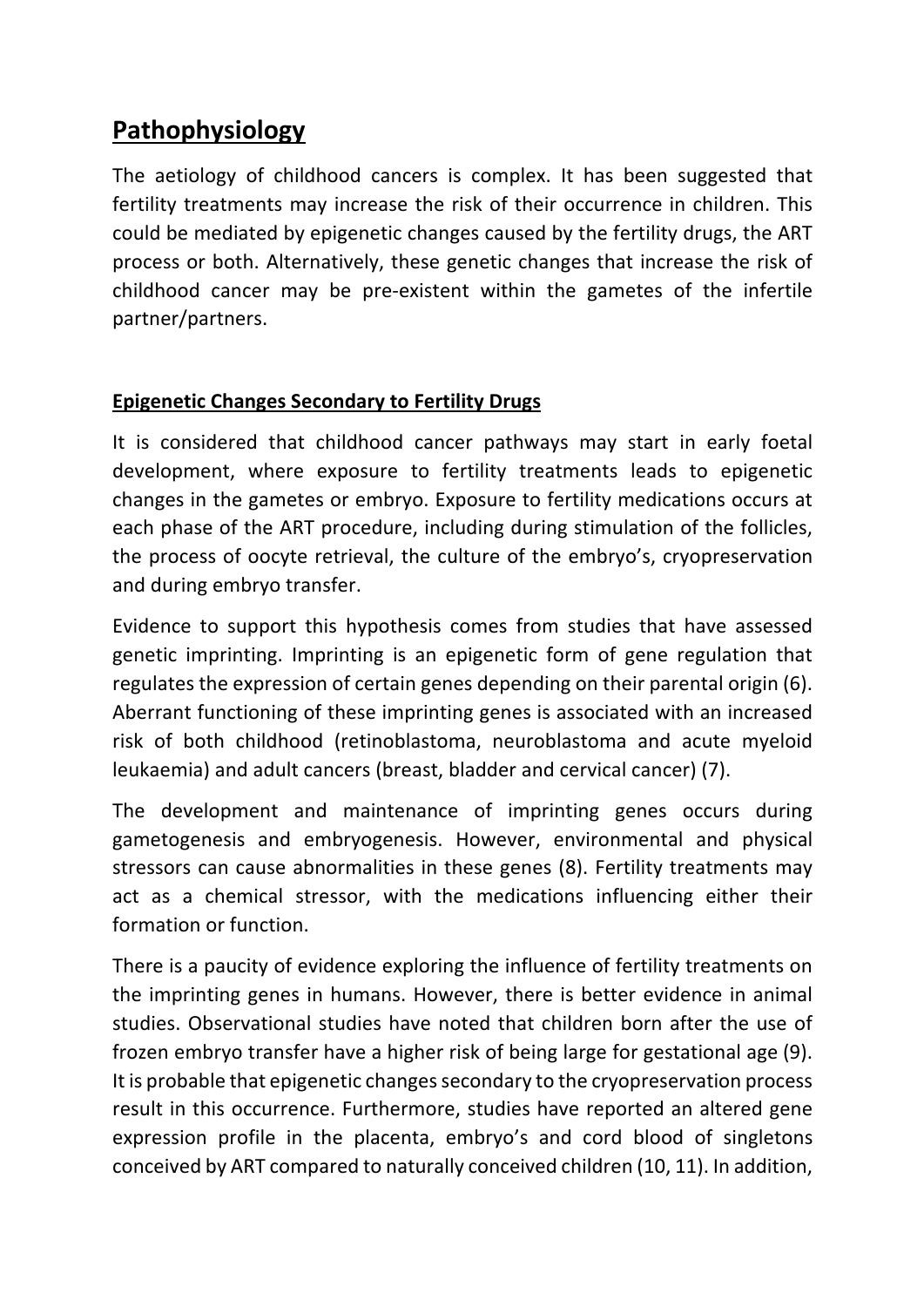in an experimental study of mice undergoing hormonal superovulation, mouse embryos were identified to have altered methylation of the imprinting genes (12). A similar finding has been demonstrated in ruminant animals, where they have been seen to develop a condition termed large offspring syndrome secondary to the abnormal methylation of the imprinting gene IGF2R (13).

Large offspring syndrome can also occur in humans, where it is called Beckwith-Wiedemann syndrome. This syndrome was first recognised to be associated with ART in a study of children born after embryo cryopreservation (14). Children with this condition have an increased risk of hepatoblastoma and rhabdomyosarcoma (15). A study by Eroglu et al. observed that 92% of Beckwith-Wiedemann patients who were conceived by ART had epigenetic changes. Only 55% were expected to have these changes. This adds to the link between fertility treatments and imprinting errors (6).

### **Subfertility**

Parental subfertility may also be the underlying cause of the cancer risk associated with ART. Studies have demonstrated that the gametes of infertile couples have an increased number of epigenetic changes (16). Furthermore, males with fertility problems are noted to have DNA defects in their sperm, with loosely packed chromatin and DNA damage (17). Altogether these faults may increase the risk of childhood cancer.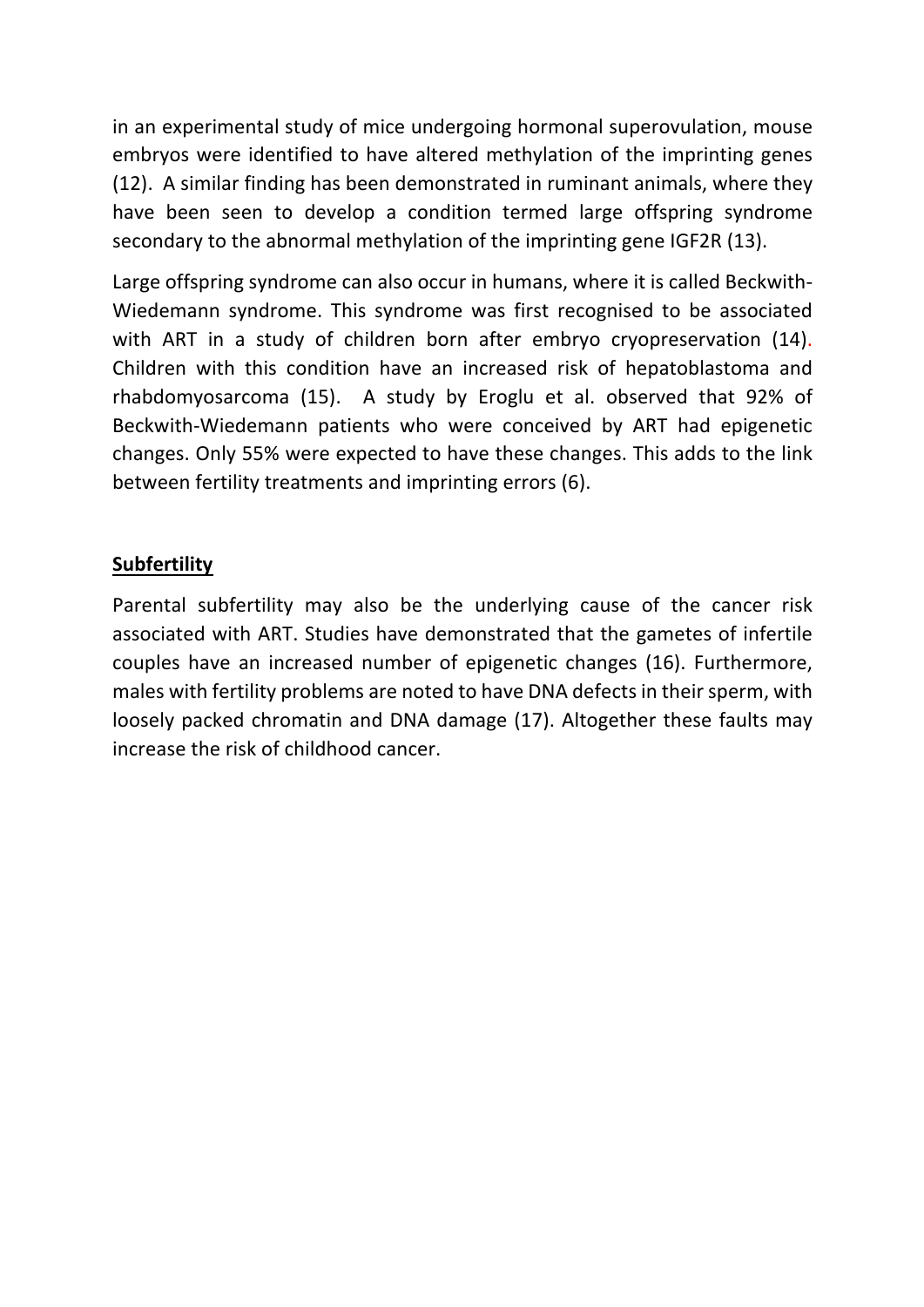#### **Study Findings**

To our knowledge, there have been 9 registry-based cohort studies that have recently assessed the risk of cancer from ART (Table 1). While smaller studies have been conducted on this subject, given the rarity of childhood cancers, we chose to only discuss studies with at least 10 cancer cases.

Seven of these studies demonstrated no overall increase in the risk of cancer from ART (18-24). However, several studies demonstrated an increased risk in the cancer subtypes in the ART cohort. Spaan et al. showed a non-significant increase in the risk of lymphoblastic leukaemia (HR=2.44, 95% CI: 0.81–7.37) and melanoma (HR=1.86, 95% CI: 0.66-5.27) (20). Furthermore, Williams et al. reported no overall increase in the risk of cancer, but in exploratory analysis, an increased risk of Hepatoblastoma (SIR: 3.64, 95% CI: 1.34–7.93, p=0.02) and Rhabdomyosarcoma (SIR: 2.62, 95% CI: 1.26–4.82, p=0.02) amongst ART children (18). This study assessed 106,013 ART patients in the United Kingdom and compared their risk of cancer development against the incidence rates in the general population. The investigators attributed the increased risk of hepatic tumours to birth weight, with children < 1000 grams (g) being at the greatest risk. A repeated study by the same team published in 2018 assessed the risk of cancer for children born after donor ART only (19). Reassuringly this study also reported no overall increased risk of cancer, but an elevated incidence of hepatoblastoma amongst children with a birth weight <2500g.

Similar findings were reported in the largest study on this topic to date (25). Spector et al. conducted an American cohort study assessing the risk of childhood cancer among 275,686 IVF conceived and 2,266,847 naturally conceived children. No association was identified between IVF and cancer risk. This non-significant result was maintained when comparing children conceived by donor eggs vs. autologous eggs, frozen embryos vs. fresh embryos, ICSI vs. no ICSI, assisted hatching vs. no assisted hatching and by day of embryo transfer. However, a significantly elevated rate of hepatic tumours (HR: 2.46, 95% CI: 1.29 –4.70) and Rhabdomyosarcoma (HR: 1.50, 95% CI: 0.81–2.84) was reported. Not dissimilar to the UK study, these findings had large confidence intervals reflecting the rarity of the incident cancers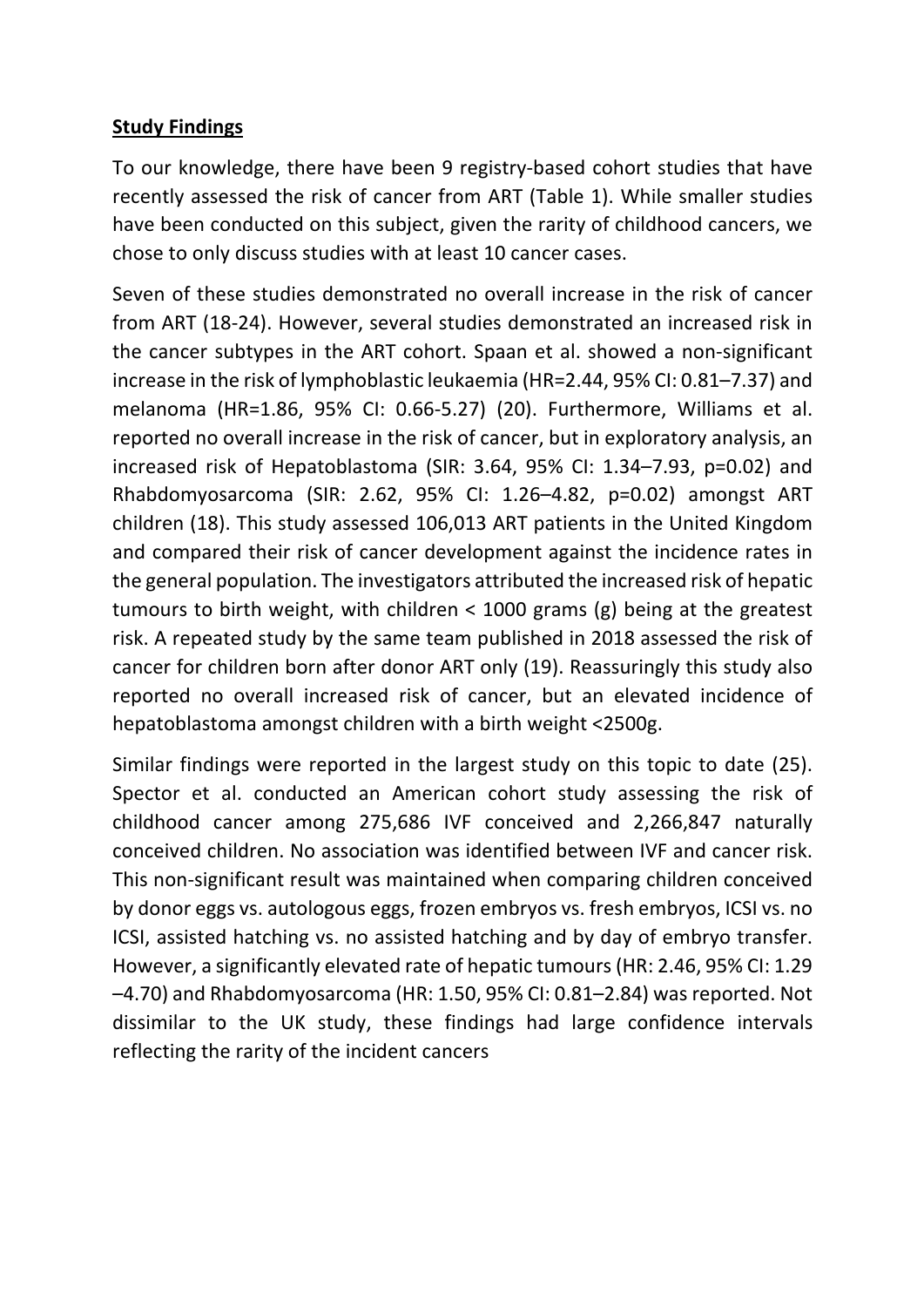A Scandinavian study assessed 91,796 children conceived by IVF and 358,419 children conceived naturally in Denmark, Finland, Norway and Sweden from 1982 to 2007. The average follow-up was 9.5 years. The investigators determined that IVF was associated with a non-significant increased risk of overall cancers (HR: 1.08, 95% CI: 0.91 – 1.27). However, a significant increased risk of central nervous system tumours (HR: 1.44, 95% CI: 1.01–2.05) and combined carcinomas (HR: 2.03, 95% CI: 1.06–3.89) was noted (22).

This increased risk of neurological tumours was observed by Hargreaves et al, who assessed the Danish population registry. The investigators identified an increased risk of cancer amongst recipients of frozen embryo transfer ART (HR: 2.43, 95% CI: 1.44–4.11). In subgroup analysis, this increased risk was primarily due to an enhanced risk of leukaemia (HR: 2.87, 95% CI: 1.19–6.93) and sympathetic nervous system tumours (HR: 7.82, 95% CI: 2.47–24.70). Interestingly, this finding was restricted to only frozen embryo transfer ART. Use of IVF or ICSI was not associated with an increased cancer risk (26). Overall, the increased risk of leukaemia after ART has also been reported in other cohort studies (20, 23)

The results of these cohort studies differ from three of the four meta-analyses conducted on this subject area. A recent meta-analysis by Wang et al. reviewed 48 articles, combining a total 327,884 children and 578 cancer diagnoses. The investigators stated that children conceived by ART had a higher risk of developing cancer (RR: 1.16, 95% CI: 1.01–1.32), haematological malignancies (RR: 1.39, 95% CI: 1.21–1.60) and other solid tumours (RR: 1.57, 95% CI: 1.14– 2.16). With regards to the specific cancers, fertility treatments were associated with a significant increased risk of leukaemia (RR: 1.31, 95% CI: 1.09–1.57) and hepatic tumours (RR: 2.26, 95% CI: 1.32–3.85) (5).

These findings were corroborated by two other meta-analyses. Hargreaves et al demonstrated in their meta-analysis of 25 cohort and case-control studies an increased risk of all cancers, haematological malignancies, leukaemia, neuroblastoma and retinoblastoma from ART (all  $p < 0.05$ ) (27). A differing analysis of 11 cohort studies on this topic identified an increased risk of cancer from ART (RR: 1.33, 95% CI: 0.62-2.85). While this increased risk was not statistically significant, this was considered to be due to the small sample size (as only 11 studies were included in the analysis). Furthermore, in this metaanalysis all types of cancer were assessed together, which could have disguised specific increases in the risk of the cancer subtypes (28). Only one of the four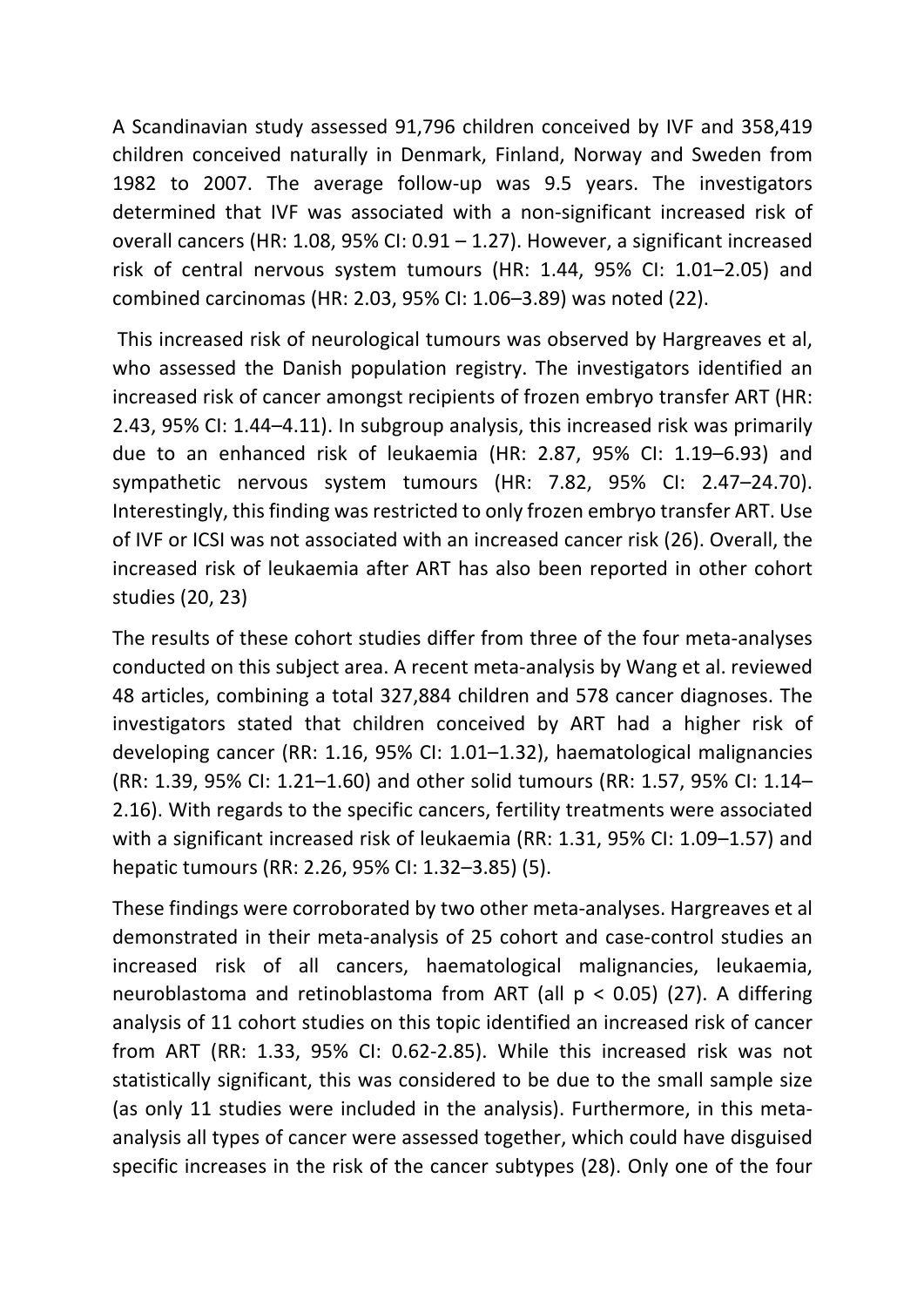meta-analyses identified no association between ART and childhood cancer. (21). However, a significant proportion of the included studies in this analysis were of a poor design (specifically case-control studies). Cohort studies that use registry population data from the UK, USA and Nordic countries are considered to be the most methodologically robust.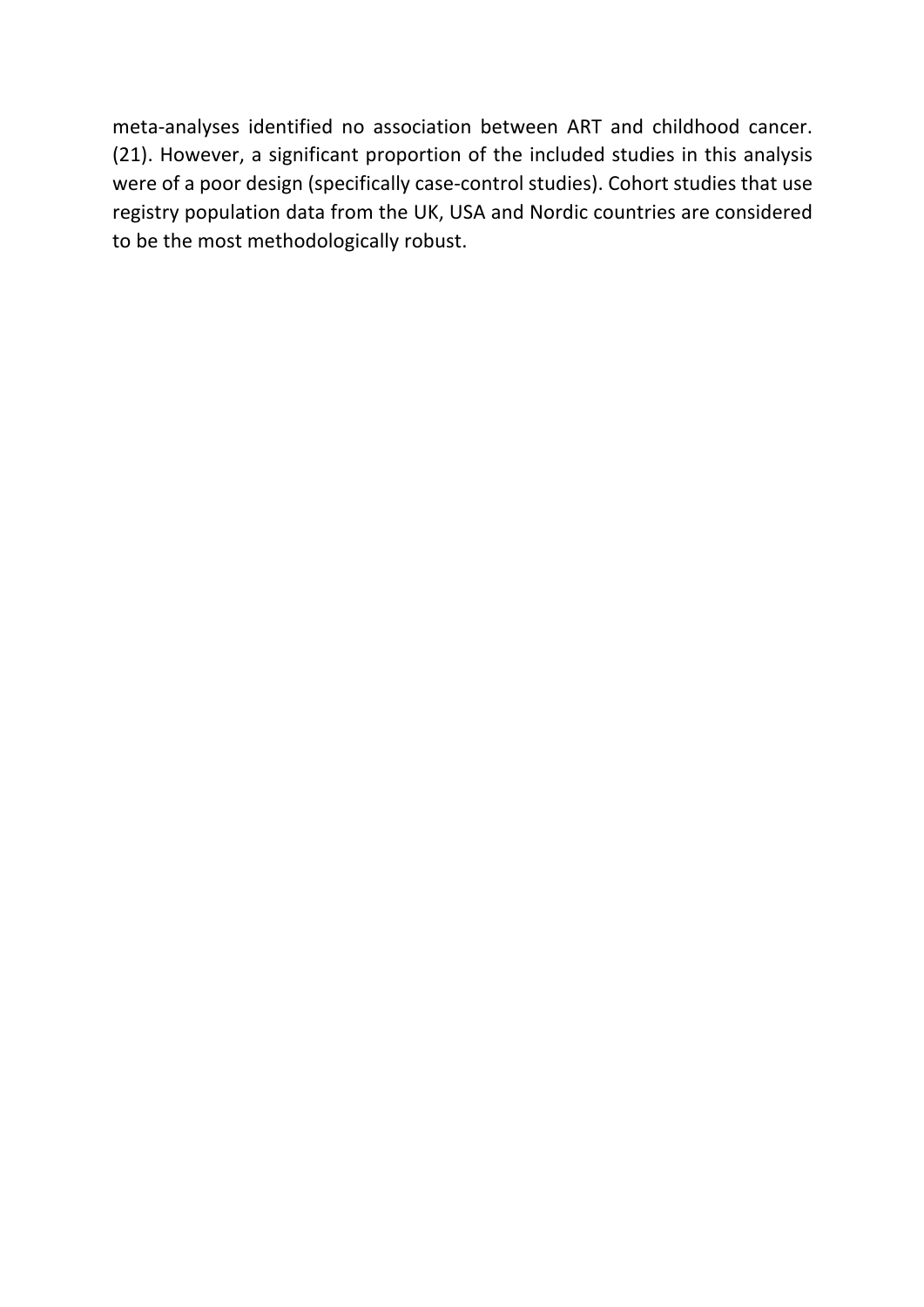#### **Limitations to the existing literature**

Given the limited and conflicting existing literature, we require further studies to investigate the relationship between childhood cancer and ART. These studies must provide an adequate length of follow-up to determine the childhood cancer risk. While most childhood cancers occur before the age of 5, a few develop in adolescence (e.g. Hodgkin's lymphoma and bone tumours). A longer follow-up period would allow for the detection of these malignancies. Furthermore, these studies must have a large enough cohort to allow for the detection of the cancers and adequately analyse cancer risk. Paediatric cancers are rare, and a limited sample size reduces the statistical accuracy. Within this large sample size, the differing forms of ART treatment must be sub-analysed. This is with interest to children conceived with frozen embryo transfer. Freezing and thawing has been implicated to cause epigenetic changes in animal studies (29), with the analysis by Hargreaves et al. identifying an increased risk of cancer after frozen embryo transfer only (26). Finally, within these future studies cancer risk must be adjusted for confounding factors that could influence the relationship between ART and cancer. These include maternal age, maternal smoking status and previous foetal loss (which is associated with an increased risk of childhood leukaemia in subsequent children).

Based on the current literature, we cannot infer that fertility treatments increase the risk of childhood cancer. In particular, the increased risk that some of the studies reported could be due to the underlying parental infertility. Further research is required to detail the relationship between fertility treatment, parental infertility and cancer risk. If future studies identify epigenetic defects in couples with abnormalities in spermatogenesis or ovarian failure, but not in those whose infertility is secondary to mechanical problems (e.g. tubal blockage), then we can be more inclined to consider whether fertility treatments result in epigenetic changes of the embryo.

Several studies have reported an association between ART and the risk of hepatoblastoma in long-term follow-up. We have discussed how ART is associated with an increased risk of Beckwith-Wiedemann syndrome, which is known to increase the risk of hepatoblastoma and rhabdomyosarcoma. In the study by Williams et al, none of the 16 children who developed hepatoblastoma had an imprinting disorder (18). The authors stated that if imprinting disorders were present, they were either subclinical or had not been reported by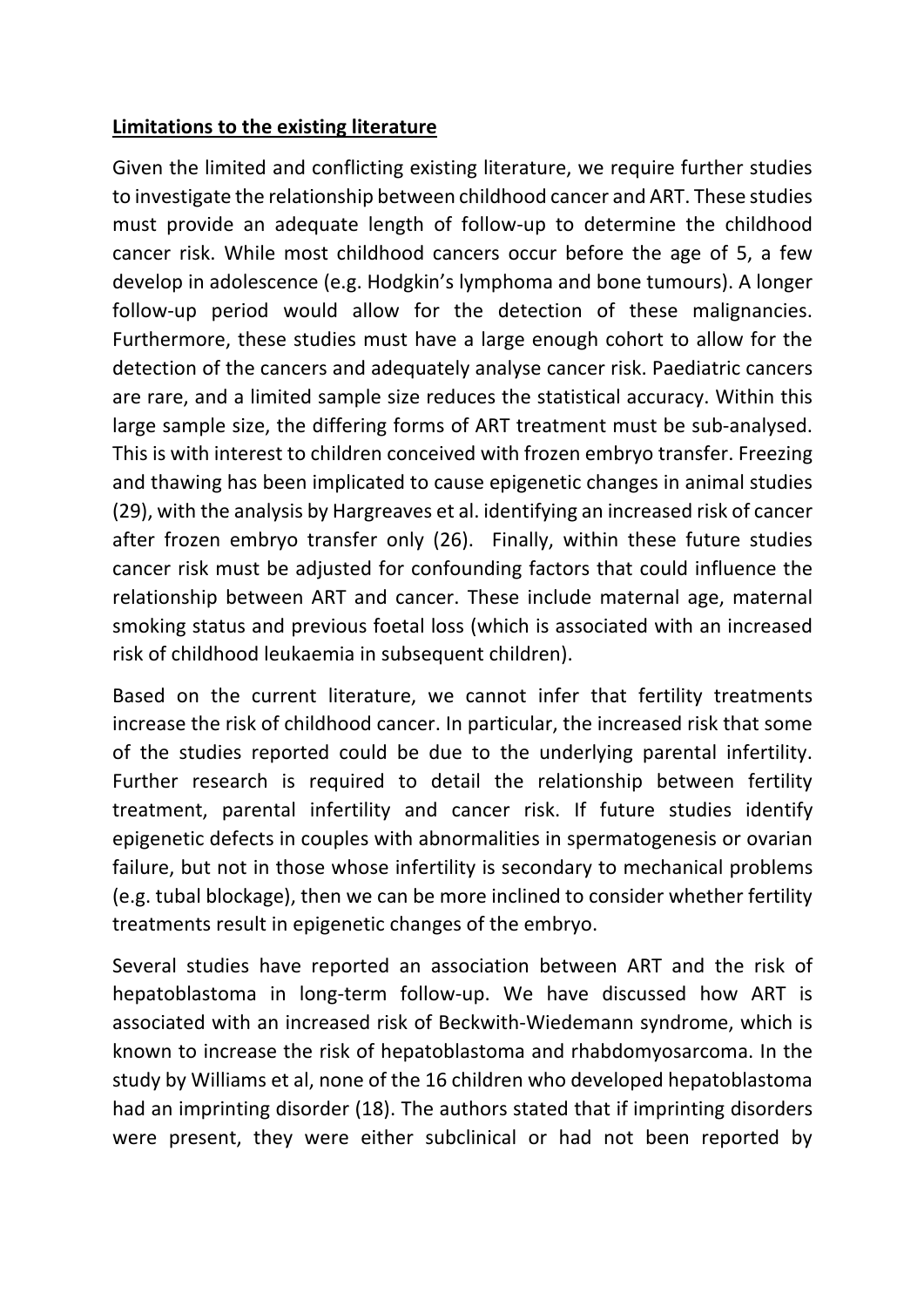physicians. In the study by Spector et al., no information was available as to the risk of Beckwith-Wiedemann syndrome in the cohort.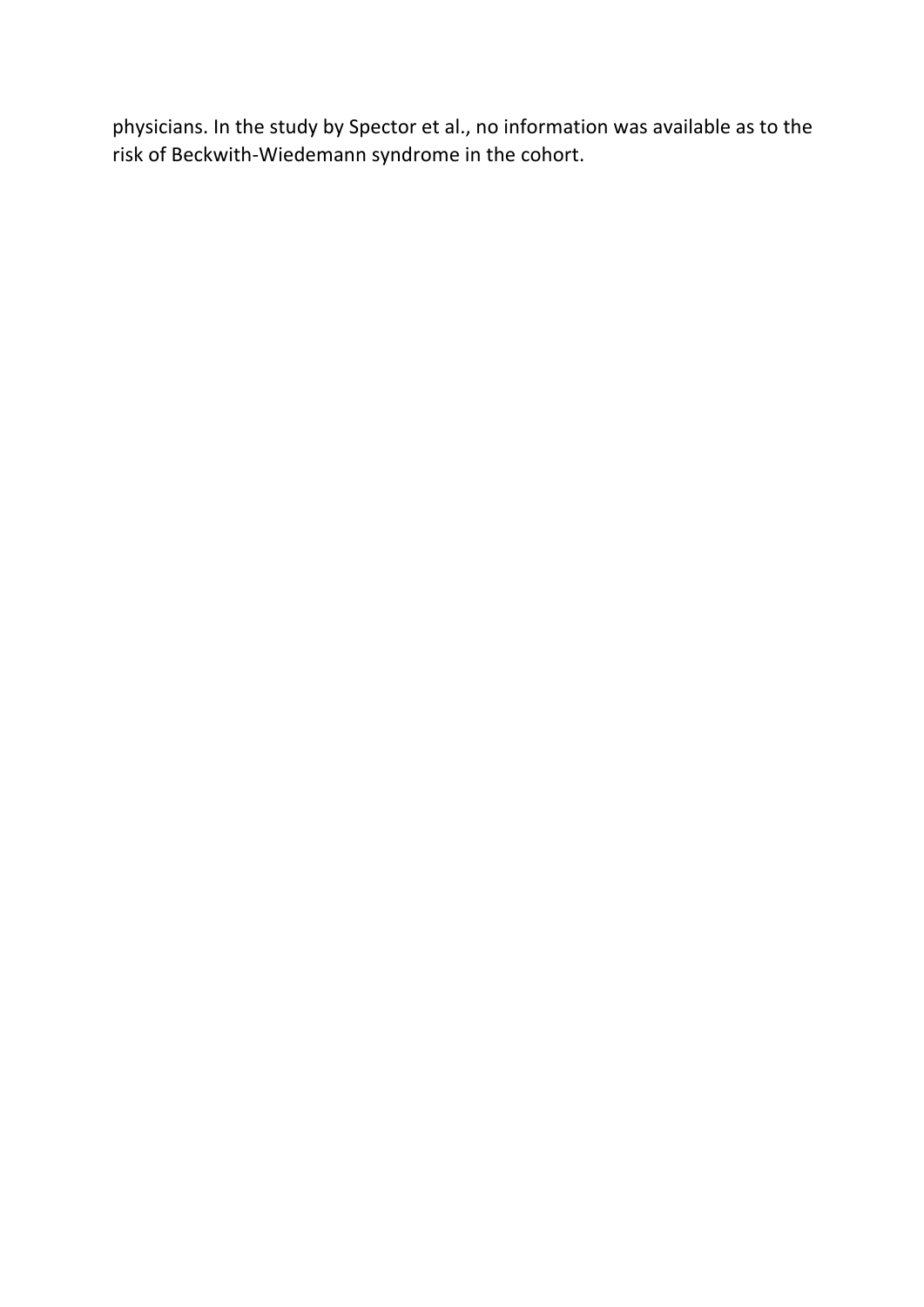### **Conclusion**

The current literature indicates that there may be a potential association between ART and an increased risk of childhood cancer. However, this risk, if at all present, appears to be low.

While this should provide reassurance to individuals seeking ART, greater clarity as to the risk of tumorigenesis is required. To do this, further follow-up of children conceived by ART for cancer occurrence is required. Future studies must have an adequate number of participants, with the potential pooling of studies to help determine the true risk that ART provides.

Furthermore, an attempt to understand the potential mechanism for this putative increased cancer risk should be undertaken. Overall the senior author of this study is participating in several international collaborations (involving American, Nordic, Dutch and Australian groups) which will help improve understanding on whether any putative risks are merely random highs, or there is a pattern with even greater numbers. Watch this space.

#### **Acknowledgements**

This research was supported by the NIHR .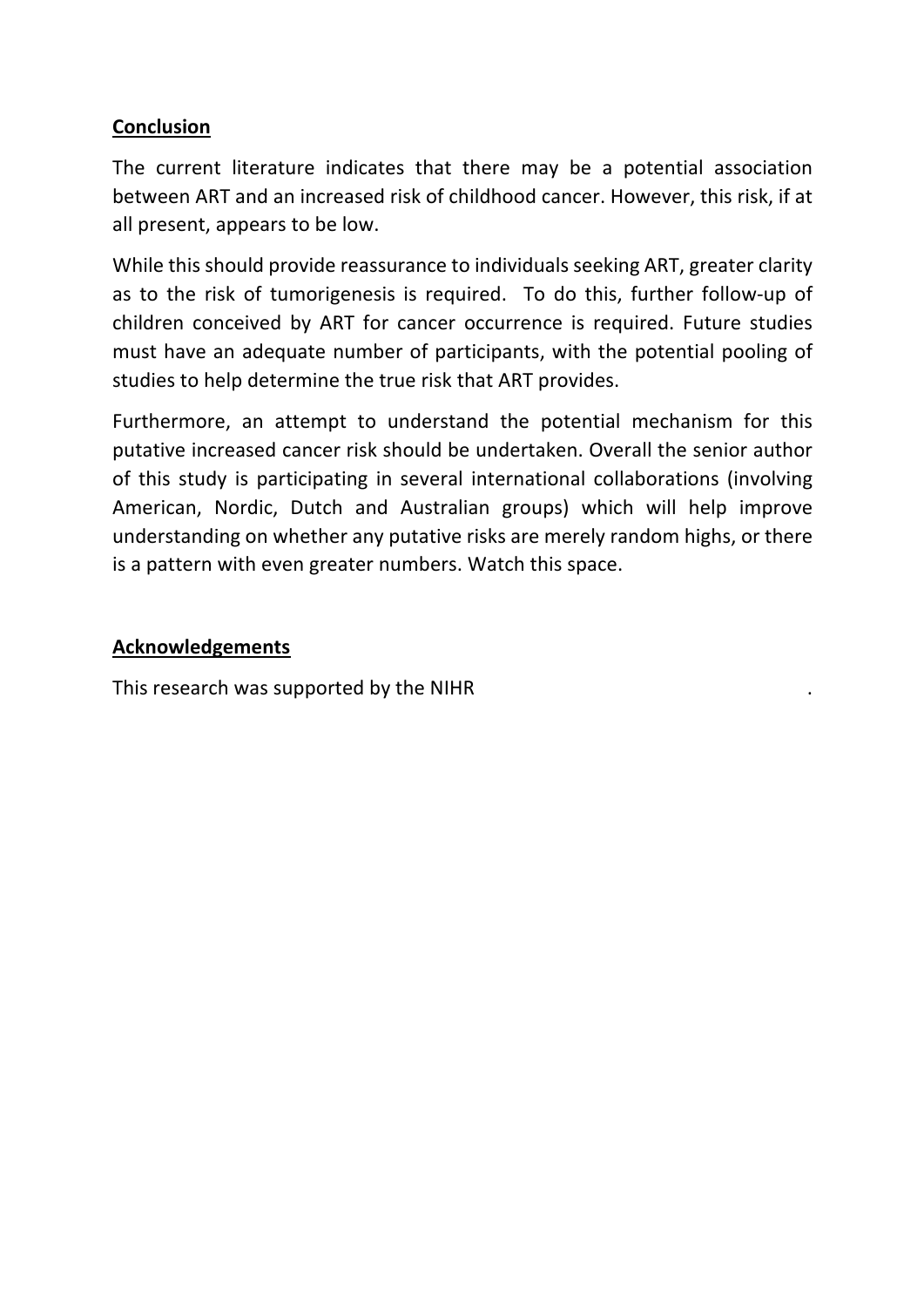#### **References**

1. De Geyter C, Calhaz-Jorge C, Kupka MS, Wyns C, Mocanu E, Motrenko T, et al. ART in Europe, 2014: results generated from European registries by ESHRE: The European IVF-monitoring Consortium (EIM) for the European Society of Human Reproduction and Embryology (ESHRE). Hum Reprod. 2018;33(9):1586-601.

2. Fauser BC, Devroey P, Diedrich K, Balaban B, Bonduelle M, Delemarre-van de Waal HA, et al. Health outcomes of children born after IVF/ICSI: a review of current expert opinion and literature. Reprod Biomed Online. 2014;28(2):162-82.

3. Gosden R, Trasler J, Lucifero D, Faddy M. Rare congenital disorders, imprinted genes, and assisted reproductive technology. Lancet. 2003;361(9373):1975-7.

4. Brinton LA, Kruger Kjaer S, Thomsen BL, Sharif HF, Graubard BI, Olsen JH, et al. Childhood tumor risk after treatment with ovulation-stimulating drugs. Fertil Steril. 2004;81(4):1083-91.

5. Wang T, Chen L, Yang T, Wang L, Zhao L, Zhang S, et al. Cancer risk among children conceived by fertility treatment. Int J Cancer. 2019;144(12):3001-13.

6. Eroglu A, Layman LC. Role of ART in imprinting disorders. Semin Reprod Med. 2012;30(2):92- 104.

7. Paulsen M, Ferguson-Smith AC. DNA methylation in genomic imprinting, development, and disease. J Pathol. 2001;195(1):97-110.

8. Young LE, Fernandes K, McEvoy TG, Butterwith SC, Gutierrez CG, Carolan C, et al. Epigenetic change in IGF2R is associated with fetal overgrowth after sheep embryo culture. Nat Genet. 2001;27(2):153-4.

9. Pinborg A, Wennerholm UB, Romundstad LB, Loft A, Aittomaki K, Soderstrom-Anttila V, et al. Why do singletons conceived after assisted reproduction technology have adverse perinatal outcome? Systematic review and meta-analysis. Hum Reprod Update. 2013;19(2):87-104.

10. Santos F, Hyslop L, Stojkovic P, Leary C, Murdoch A, Reik W, et al. Evaluation of epigenetic marks in human embryos derived from IVF and ICSI. Hum Reprod. 2010;25(9):2387-95.

11. Katari S, Turan N, Bibikova M, Erinle O, Chalian R, Foster M, et al. DNA methylation and gene expression differences in children conceived in vitro or in vivo. Hum Mol Genet. 2009;18(20):3769-78. 12. Khosla S, Dean W, Brown D, Reik W, Feil R. Culture of preimplantation mouse embryos affects fetal development and the expression of imprinted genes. Biol Reprod. 2001;64(3):918-26.

13. Hill JR. Incidence of abnormal offspring from cloning and other assisted reproductive technologies. Annu Rev Anim Biosci. 2014;2:307-21.

14. Sutcliffe AG, D'Souza SW, Cadman J, Richards B, McKinlay IA, Lieberman B. Minor congenital anomalies, major congenital malformations and development in children conceived from cryopreserved embryos. Hum Reprod. 1995;10(12):3332-7.

15. DeBaun MR, Tucker MA. Risk of cancer during the first four years of life in children from The Beckwith-Wiedemann Syndrome Registry. J Pediatr. 1998;132(3 Pt 1):398-400.

16. Stuppia L, Franzago M, Ballerini P, Gatta V, Antonucci I. Epigenetics and male reproduction: the consequences of paternal lifestyle on fertility, embryo development, and children lifetime health. Clin Epigenetics. 2015;7:120.

17. Evenson DP, Darzynkiewicz Z, Melamed MR. Relation of mammalian sperm chromatin heterogeneity to fertility. Science. 1980;210(4474):1131-3.

18. Williams CL, Bunch KJ, Stiller CA, Murphy MF, Botting BJ, Wallace WH, et al. Cancer risk among children born after assisted conception. N Engl J Med. 2013;369(19):1819-27.

19. Williams CL, Bunch KJ, Murphy MFG, Stiller CA, Botting BJ, Wallace WH, et al. Cancer risk in children born after donor ART. Hum Reprod. 2018;33(1):140-6.

20. Spaan M, van den Belt-Dusebout AW, van den Heuvel-Eibrink MM, Hauptmann M, Lambalk CB, Burger CW, et al. Risk of cancer in children and young adults conceived by assisted reproductive technology. Hum Reprod. 2019;34(4):740-50.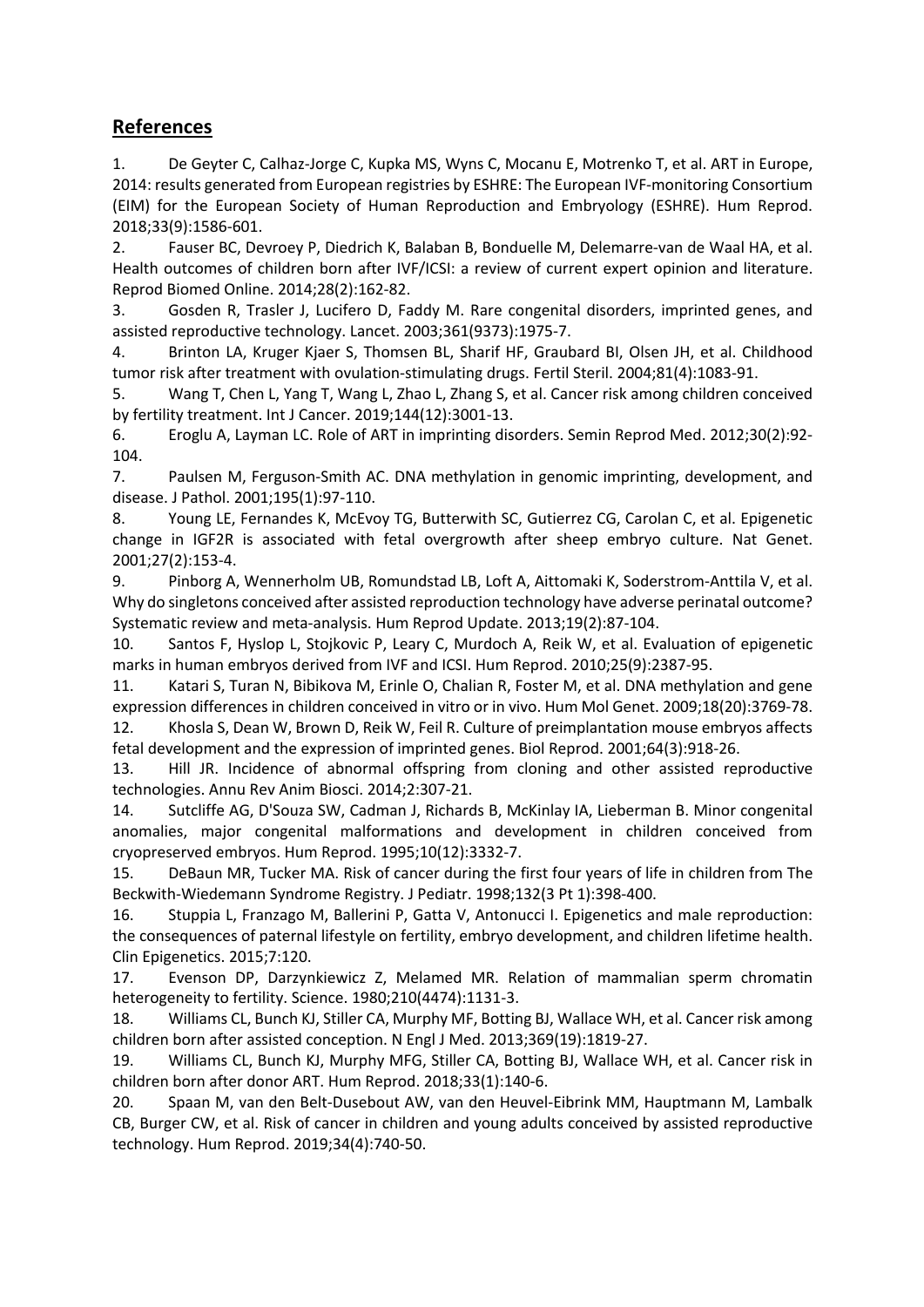21. Gilboa D, Koren G, Barer Y, Katz R, Rotem R, Lunenfeld E, et al. Assisted reproductive technology and the risk of pediatric cancer: A population based study and a systematic review and meta analysis. Cancer Epidemiol. 2019;63:101613.

22. Sundh KJ, Henningsen AK, Kallen K, Bergh C, Romundstad LB, Gissler M, et al. Cancer in children and young adults born after assisted reproductive technology: a Nordic cohort study from the Committee of Nordic ART and Safety (CoNARTaS). Hum Reprod. 2014;29(9):2050-7.

23. Reigstad MM, Larsen IK, Myklebust TA, Robsahm TE, Oldereid NB, Brinton LA, et al. Risk of Cancer in Children Conceived by Assisted Reproductive Technology. Pediatrics. 2016;137(3):e20152061.

24. Lerner-Geva L, Boyko V, Ehrlich S, Mashiach S, Hourvitz A, Haas J, et al. Possible risk for cancer among children born following assisted reproductive technology in Israel. Pediatr Blood Cancer. 2017;64(4).

25. Spector LG, Brown MB, Wantman E, Letterie GS, Toner JP, Doody K, et al. Association of In Vitro Fertilization With Childhood Cancer in the United States. JAMA Pediatr. 2019;173(6):e190392.

26. Hargreave M, Jensen A, Hansen MK, Dehlendorff C, Winther JF, Schmiegelow K, et al. Association Between Fertility Treatment and Cancer Risk in Children. JAMA. 2019;322(22):2203-10.

27. Hargreave M, Jensen A, Toender A, Andersen KK, Kjaer SK. Fertility treatment and childhood cancer risk: a systematic meta-analysis. Fertil Steril. 2013;100(1):150-61.

28. Raimondi S, Pedotti P, Taioli E. Meta-analysis of cancer incidence in children born after assisted reproductive technologies. Br J Cancer. 2005;93(9):1053-6.

29. Zeng C, Peng W, Ding L, He L, Zhang Y, Fang D, et al. A preliminary study on epigenetic changes during boar spermatozoa cryopreservation. Cryobiology. 2014;69(1):119-27.